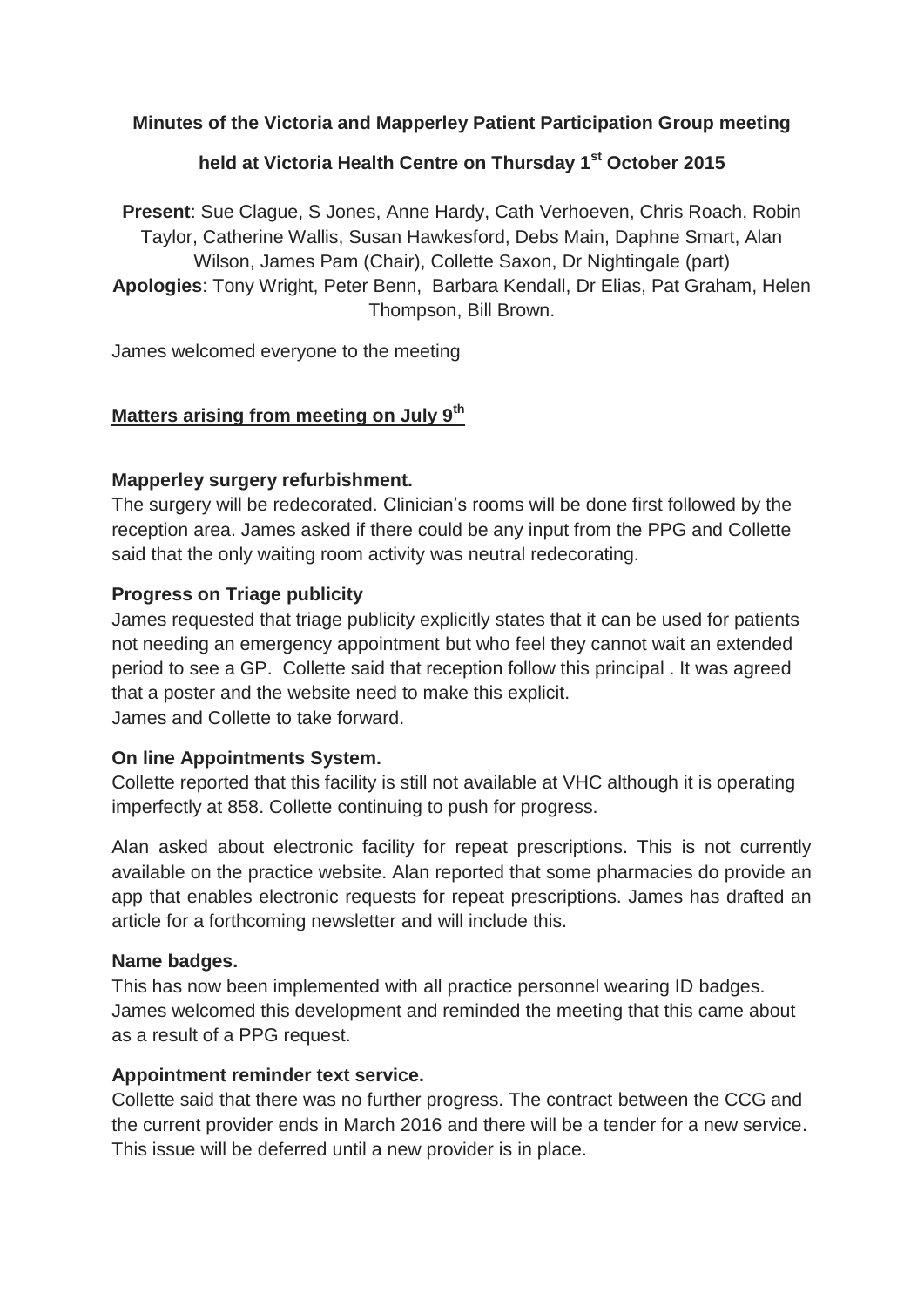## **Macmillan coffee morning.**

Anne updated the group. We raised £329. She thanked everyone who contributed to this effort. Alan proposed a vote of thanks to all involved. James thanked Collette for suggesting this fundraising event.

## **PPG Membership.**

James updated the meeting. The PPG action group met a representative from Health Watch to ask their advice on how the PPG membership could more accurately reflect the patient demographic. A PPG poster was suggested as a way of raising the PPG's profile within the community and Debs created one that has now had excellent distribution around local faith communities, community centres, pharmacies and shops. Christine offered to put one up in the Methodist centre on Lower Parliament Street. Debs has also produced a leaflet version of the poster. It was suggested that posters could be displayed in libraries and coffee shops. This will be followed up by the Action Group. Anne H and Catherine V have also agreed to engage patients in waiting rooms.

#### **PPG Notice board**

Collette requested that PPG representative make themselves known to reception staff when updating PPG notice boards. After a discussion on outdated minutes in waiting rooms Collette will now be responsible for putting all full PPG minutes on PPG notice boards at both sites.

Robin Taylor asked how many patients access the website. Alan said that a counter could easily be added to the website. Collette to follow up.

## **PPG presence on Practice website**

Alan updated the group on progress. He can now post all PPG minutes on the web which enables up to date PPG minutes and other documents to migrate to the practice website. This is real progress and thanks to Alan, Dr Gayden and Collette for their help in this.

## **AGENDA**

## **Walking for Health**

Alan updated the group on this national initiative. Nottingham City have funded Age UK in Nottingham to help promote walks in the City. It is called 'Best Foot Forward'. Gedling Council have also funded a similar initiative in the Mapperley area. 'Get Going in Gedling' will become aligned to the national organisation 'Walking for Health'. The PPG asked the Practice to support this initiative through publicity and individual patient contact. Collette reported that this has now been discussed in the Practice and has its support. Alan provided Collette with leaflets for display in waiting rooms. It will also be promoted through the newsletter and website. Alan will continue to liaise with the 'Best Food Forward' team.